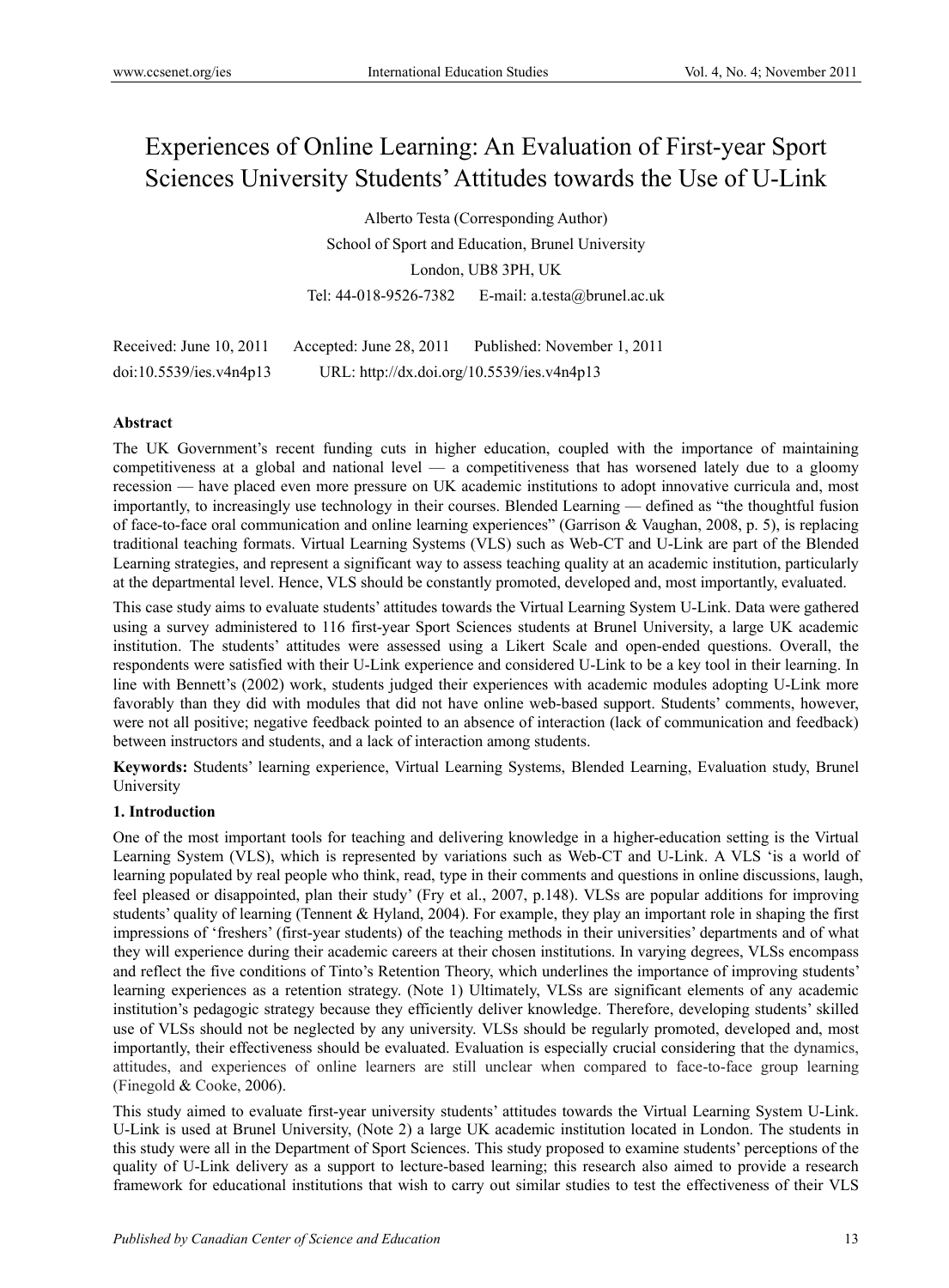#### strategies.

The main research question of this study was the extent to which participants were satisfied with their department's use of U-Link. Particular attention was given to the U-Link level of interaction, both between students and instructors, and among students. The delivery of knowledge should be interactive, especially when it allows learners "to gauge where the broad standard should be in relation to others" (Curtin, 2002, p.3).

#### **2. Literature Review**

The use of online learning via VLS alongside traditional face-to face education is defined in the literature as 'Blended Learning' (Garrison & Vaughan, 2008). The popularity of Blended Learning methods can be traced to fundamental changes in higher education, namely the extraordinary advances in IT and the acknowledgment that face-to-face teaching methods alone do not "address the need for higher-order learning experiences and outcomes demanded by a changing knowledge and communication-based society" (Wong & Tatnall, 2009, p.313). Blended Learning, though, needs to be used skilfully to maximize its benefits for students in terms of achieving the learning outcomes stated in the modules studied. The integrated method adopted by the Department of Sport Sciences at Brunel University, which is the object of this study, includes the following elements: access to online resources; use of U-Link for announcements and lecture notes; student communication through an integrated email system; discussion boards; and online assessments, including the submission of reports, essays and quizzes.

VLSs and Blended Learning have been the focus of several studies. In particular, scholars have attempted to assess VLSs' effectiveness in delivering knowledge and to establish how to measure this effectiveness (Charbonneau, 2004). Burge (1993, cited in Finegold & Cooke, 2006, p.202) underscored how knowledge sharing among peers, feedback, continuous access to resources, and students' reflection on electronic messages were positive traits of VLSs. Phipps and Merisotis (1999) argued that the efficacy of online knowledge delivery can be measured by three benchmarks: a) the learning outcomes, b) students' thoughts about VLSs, and c) students' satisfaction. Other important factors are instructor teaching styles and knowledge of how to apply technology to education. (Note 3)

Evaluations of the VLSs versus "traditional" methods of teaching highlight the former's many possible benefits. As Charbonneau (2004) details, VLSs are cost-efficient and make knowledge more widely and easily accessible. Moreover, VLSs make recruiting students abroad possible; many universities have online-only courses that target potential students abroad. Previous studies have demonstrated that the skilful use of VLSs and their tools (email, discussion boards, and quizzes) may improve learning outcomes (Charbonneau, 2004). Furthermore, several studies have focused on the interactive capacities of the VLS. Interaction is crucial in delivering knowledge, especially from a constructivist approach, which is the approach that will be taken in this study. In this perspective, knowledge is "constructed" via individuals' interactions with the environment; hence, the learners are actors who process information (Rovai, 2004).

The interactional dynamic in a VLS environment involves the promotion, via feedback and discussions, of students' motivation and reflection on the course topic (Paechter et al., 2010). This dynamic is beneficial for learners, not only because it promotes knowledge construction, but also due to the crucial socio-emotional information it provides along with the exchange of information on educational content (Johnson, Hornik, & Salas, 2008). In addition, encouraging interactions among students in a VLS environment promotes a sense of shared support, community and group cohesion that are helpful for student engagement in learning and which facilitate a constructive student experience (Concannon, Flynn, & Campbell, 2005).

Several studies have focused on the interaction between students and their instructors. For instance, Masters and Oberprieler (2004) investigated the quantity and length of students' posts in discussion boards to determine if peer-to-peer knowledge sharing could be promoted without grades. Ke and Hoadley (2009) also focused on the interactive dimension of VLS; they argue that the main benefits for students of applying technology to learning were access to peer knowledge, opportunities to provide feedback, easy access to technology, and reflection. In contrast, interaction dynamics that are not ideal can "impede groups of users or lead to persuasive but unproductive ideas" (p.488).

On the other hand, literature have also documented shortcomings related to technological hitches, such as lack of suitable feedback (Hara & King, 2000), and students' preference for face-to-face interactions with their instructors instead of online contacts, which were deemed unnecessary (Edirisingha, 2004). Studies have also pointed out the students' concerns about the value of online discussions for which they are not assessed and of time-consuming online tasks (Ellis, 2001; Gabriel, 2004).

#### **3. Methodology**

This study followed an orthodox evaluation format: Studies belonging to this category mainly try to answer questions such as how a specific tool, program, or project promotes an inspiring learning context, or which elements encourage or jeopardize effective learning (Bielaczyc, 2001; Ke & Hoadley, 2009).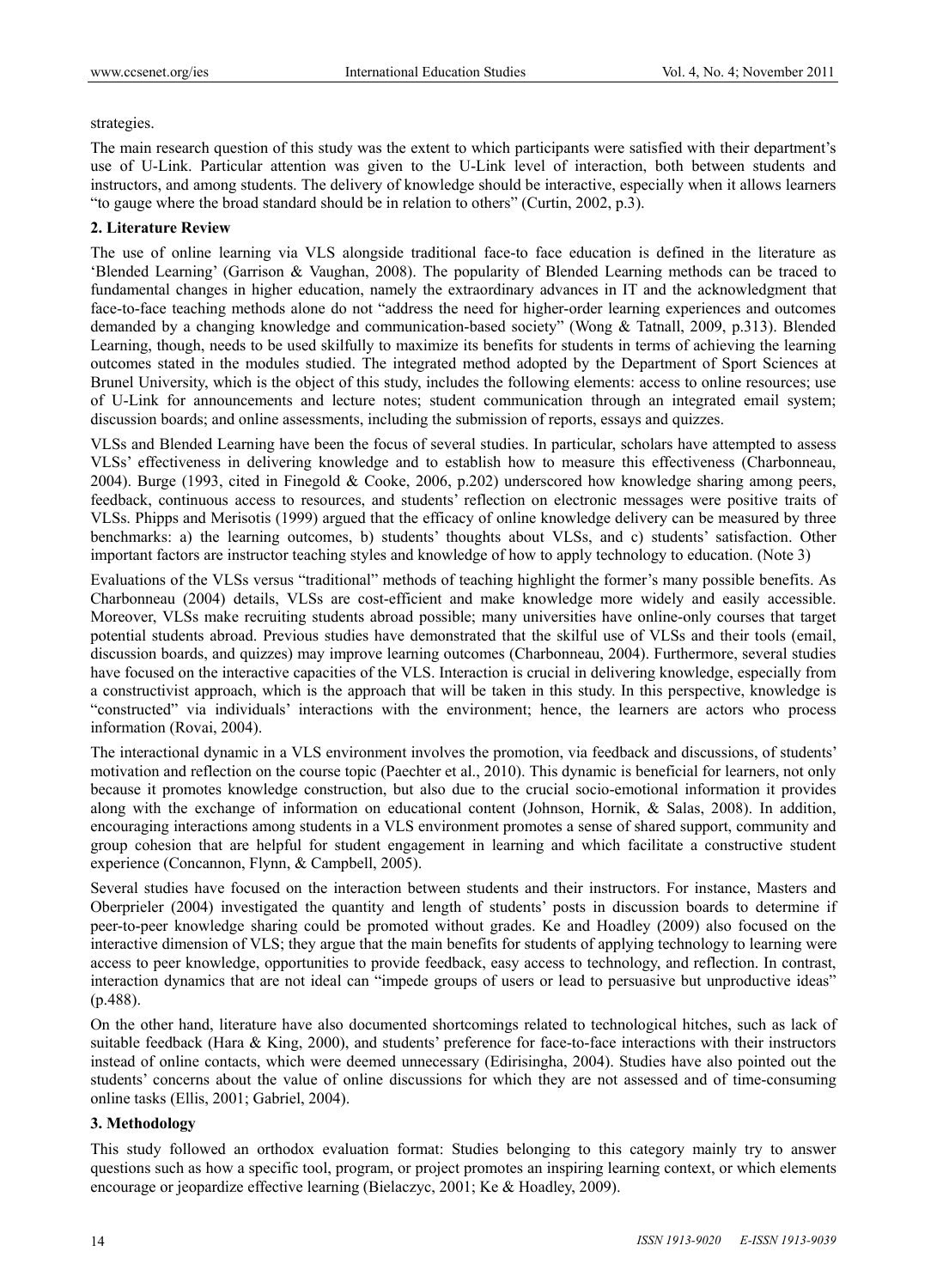## *3.1 Participants*

For this study, 116 first-year Brunel University undergraduate Sport Sciences students were selected. The voluntary nature of the survey was explained to the participants both verbally and in a brief note included in the survey questionnaire form; only those who volunteered to participate answered the survey. The explanations given to the participants were aimed at satisfying the university's ethics policy; they also were meant to facilitate the respondents' full participation in the study. If survey participants have a clear understanding of the researcher's aim and the study's purpose, they are more likely to respond in a meaningful way (Gilham, 2000).

#### *3.2 Data Collection and Analysis*

The survey consisted of a mix of closed and open-ended questions that focused on the use of U-link by first-year lecturers of sport sciences as a supplement to their lecture-based teaching modules. Before writing the survey, several questionnaires were critically examined for length, design and ease of response, and two questionnaires were chosen as examples: Hammoud et al. (2008) and Bennett's (2002) works. Possible questions were written and refined until they were considered to be clear.

The survey was administered during week 21 of the second term of the 2009-10 academic year. This timeframe was chosen because the respondents were novices and needed time to become acquainted with university-level learning strategies and the use of U-Link. The survey included general background information and a U-Link Attitudes' Questionnaire. (Note 4) Students were asked to indicate whether they agreed or disagreed with the statements. This part of the survey aimed to give a snapshot of the respondents' experiences with U-Link and of their opinions on U-Link's efficacy in enhancing their learning practices. This part of the survey was measured using a Likert scale. The open-ended questions aimed to collect the students' feedback and present them with an opportunity to give their opinions about U-Link. All of the questions were analyzed and grouped in three meaningful predetermined categories, namely: a) what works, b) what needs work, and c) what needs to be changed. (Note 5)

#### **4. Results and Discussion**

The survey administered asked the respondents to state their age, gender, level of experience with and knowledge about VLS, as well as their usual locations for accessing the Internet. Table 1 shows that 93% of the sample belonged to the 18-20 year-old age group, whereas only 7% belonged to the 21-30 year-old age group.

The gender of the students was uniformly represented: the male students made up 55% and the female 45%, as shown in Table 2.

The majority of respondents (59%) were experienced in the use of the VLS, as can be seen in Table 3.

Proficiency in Internet and VLS use is an important factor in assessing students' attitudes and U-Link effectiveness. Students with more than one experience were able to compare different instructors' teaching styles within the department and, most importantly, compare them to past educational institutions' methods. The most popular locations to access the Internet and VLS were the "University Facilities," used by the 83% of the students, followed by "Home," used by 78% of the respondents. The "Library Facilities" attracted a significant 57% of the students (see Table 4).

The data on Internet home access are in line with recent statistics. Access to the Internet in the UK has increased steadily from 9% of households in 1998 to 53% in June, 2004, to 70% of households (18.3 million) in 2009. This is a jump of almost 2 million households (11%) in the last year and 4 million households (28%) since 2006. (Note 6) Nevertheless, the high use of University provisions shown in these results are testimony instead to Brunel University's successful strategy of investing £300 million into moving the campus towards delivering state-of-the-art facilities.

As mentioned earlier, in the main section of the survey the respondents were asked to answer eleven questions about their attitudes towards U-Link, which were complemented by four open-ended questions. The results are presented in Tables 5 and 6.

To evaluate the students' perceptions of U-Link shown in Tables 5 and 6, three important benchmarks of "good practice" were used. (Cf. Chickering & Gamson, 1987). These criteria were particularly relevant to this study because they are suitable for assessing the interactive elements of U-Link. The three benchmarks are: a) Advantage of Online Delivery, b) Interaction Dynamics, and c) Use of Active Learning Techniques.

#### *4.1 Advantage of Online Delivery*

The first step in this study was the assessment of students' overall beliefs about the usefulness of online learning. Respondents illustrated a complex picture composed of many positive experiences and some negative ones. The results were comforting: 43% of students strongly agreed (SA) and 52% agreed (A) on the usefulness of U-Link as a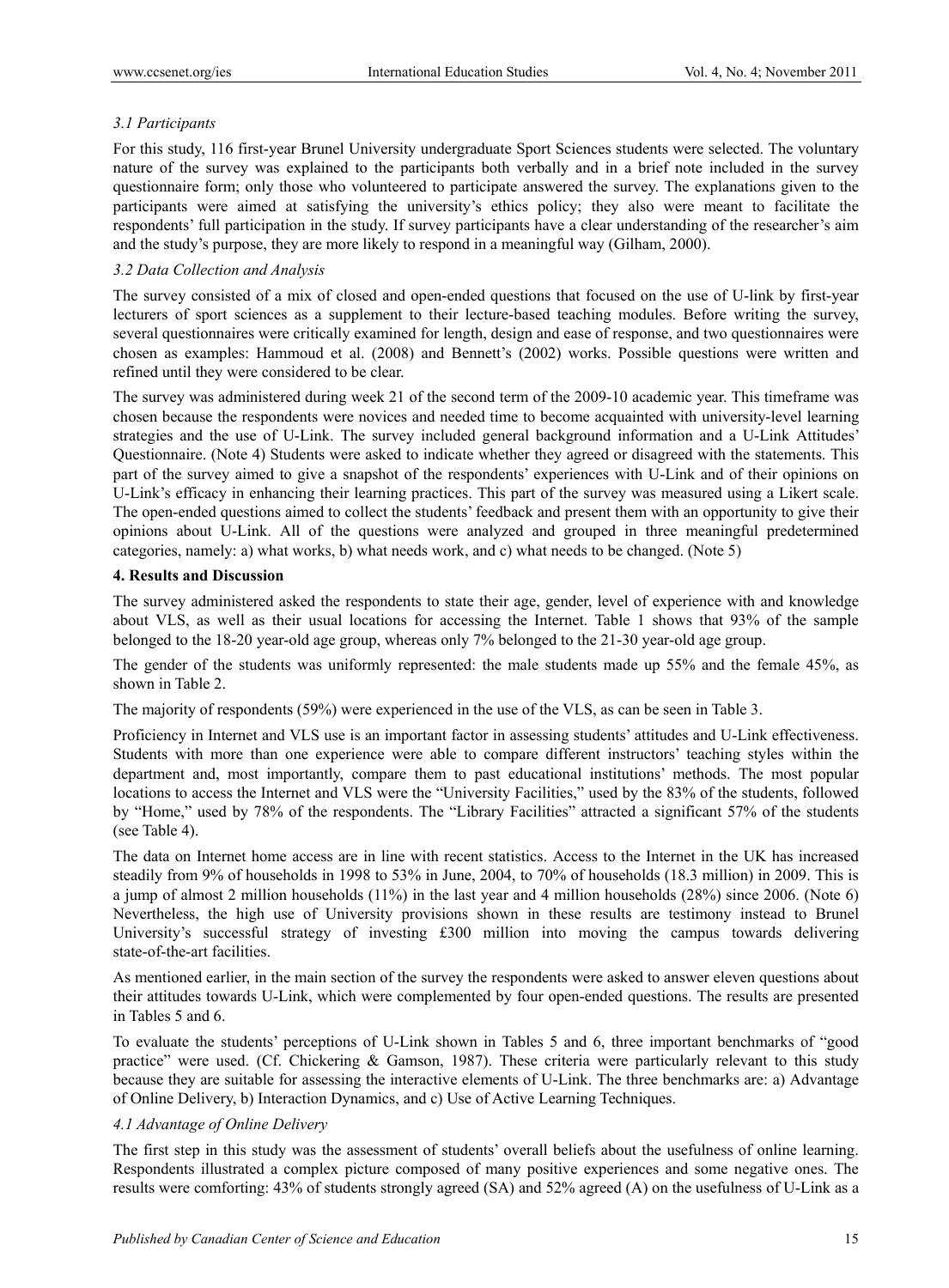source of information. This result was further confirmed by 92% (56% SA and 36% A) of students who agreed that U-Link was the first place to search for module information and resources. In using U-Link, 83% stated that it was easy to use, whereas a notable majority (65%) believed that U-Link facilitated the process of deepening their knowledge about the topics studied. A disappointing 16% of respondents disagreed with this statement. Even if the majority (58%) agreed about U-Link helping them to obtain good grades, a notable 35% of the respondents strongly disagreed and 7% disagreed. Recurrent positive statements were identified in the open-ended answers that claimed the following about U-Link:

Enables students to link theory to practice

Boosts grades

Enables a better understanding of the module through quizzes

Helps with revision

Helps with weekly assessment to determine progress

Allows easy access to lecture notes

Helps students know what they are doing

Provides information about the module, cancelled lectures and other changes

These data are somewhat supported by the literature (Motiwalla & Tello, 2000). Webster and Hackley (1997, cited in Charbonneau, 2004) clearly argue for the efficiency of VLSs in enhancing learning. However, it is important to consider that a complete appraisal of the use of VLSs cannot neglect an evaluation of the methods of knowledge delivery, which are intrinsically linked to the pedagogical strategy used by each individual instructor (Bangert, 2004; Robertson et al., 2005). It is also quite interesting to point out that two of the benefits identified by the students were the ease of obtaining good marks using online quizzes and the possibility of using U-Link instead of attending lectures. These purported "benefits" support Madden's (2007) argument that VLSs can de-motivate students, especially from attending lectures and seminars, because resources about the topics studied are easily accessed electronically.

#### *4.2 Interaction Dynamics and Active Learning Techniques*

Previous studies have stressed students' concerns about the lack of interaction and engagement with instructors in a VLS environment (Knipe & Lee, 2002; Robertson et al., 2005). The same concern was voiced in this study: 39% of students disagreed that U-Link favoured interaction between them and their instructors, whereas 34% were unconvinced (not sure). These results are disappointing; promoting interaction is a crucial part of good practice in teaching; good interaction provides the appropriate amount of guidance for students to meet their full potential. Specifically, the contact between academic staff and the students is important because it can promote students' motivation and commitment. As Cameron (2001 mentioned in Clarke, 2006) argues, interaction dynamics help students to "move through their zone of proximal development either individually or as a whole class."(p.17)

The study also reported that students had difficulty contacting their instructors using the U-Link email facility, with the announcements tool (although some statements instead point to the good use of this facility), unclear timetables, and differences in quality when comparing the different modules' layouts, which were sometimes poorly organized. Email and announcements are useful tools for providing feedback in a VLS setting. The overall patterns found in the open-ended questions, however, were not negative. This ambivalence can be explained by the two following factors: the students' level of experience in using U-Link, and the instructors' varying levels of VLS expertise, which affected the quality of their online teaching delivery (Hill, 2002; Robertson et al., 2005).

The quality of online instruction at the Brunel University Department of Sport Sciences is satisfactory but certainly has room for improvement. The interactional capabilities of U-Link should be facilitated not only by the ease-of-use of the VLS layout but also, and most importantly, by the engagement of academic staff with the online part of their teaching. Quality of online instruction is just as crucial as traditional face-to-face instruction for a positive learning experience (Biggs, 1999; Oliver, 2003). This study further shows that respondents had negative perceptions about the possibility of interacting with each other using U-Link under instructor supervision. According to 43% of students, U-Link did not promote student interaction, and another 32% were unconvinced. These data are noteworthy and point out a significant challenge that is inherent to the use of VLS in disseminating knowledge. Learning is better promoted when the instructor is able, in face-to-face teaching or via VLS, to create a sense of group cohesion, and where students help each other to achieve the common goal of gaining a better understanding of the topic studied. It is team effort that promotes efficiency in knowledge delivery.

The concept of Active Learning (AL) can be summarized by an old Chinese proverb that says, "What I hear, I forget;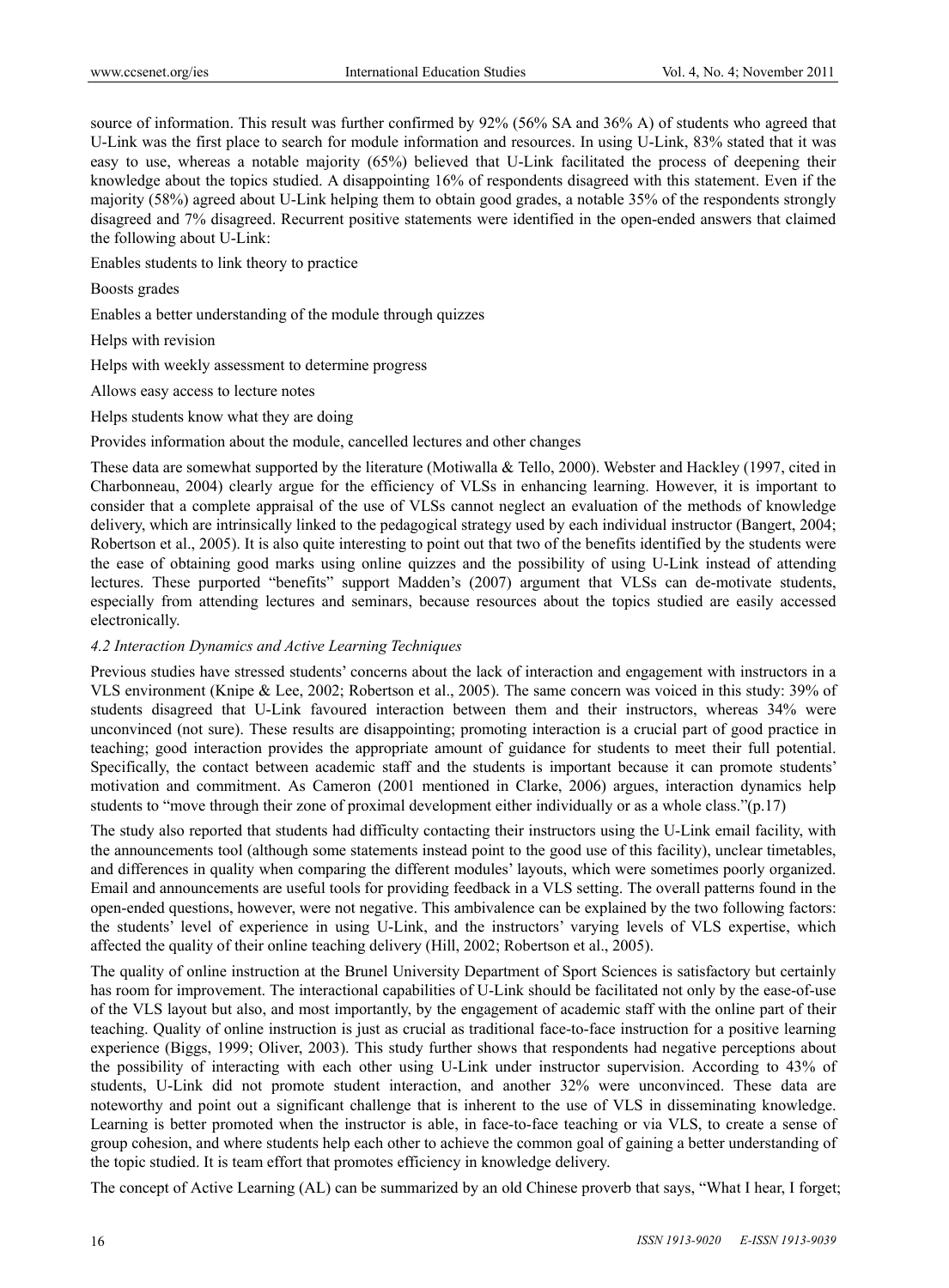what I see, I remember; what I do, I understand" (Fuller, 1998, p.215). AL is more efficient than long-established passive knowledge methods. This study indicates that the most popular features of U-Link were the resources. Only 13% of respondents considered feedback to be a popular tool, (Note 7) whereas the discussion board and chat rooms also scored low. These results underline yet again students' perception that there is a lack of interaction and the instructors' lack of ability to engage students with active learning via VLS.

From the results of this study, it is evident that the discussion board (DB) facility was hardly used. The discussion board is a vital element of VLS and it needs to be used more effectively to enhance students' learning. One possible fruitful use of the DB, regardless academic subjects' differences, could be as a seminar support. In this scenario, students are provided with discussion questions related to the topic of the lecture and they are asked to answer these questions using the DB under online moderation and in preparation for seminars. (Note 8) This task will provide useful feedback on teaching strategies through identifying what students are interested in and helping to develop topics that are more challenging. This use of the DB may promote more group cohesion, which is important in the much-needed student-centred learning environment.

#### **5. Conclusion**

This case study aimed to evaluate the perceptions about U-Link of 116 first-year undergraduate Sport Sciences students at Brunel University (London, UK). The study shows that one of the main challenges in using a VLS is the promotion of more and better interaction between instructors and students, and among students. To make sure that students feel confident using U-Link or any similar VLS to its maximum potential, this paper suggests few modifications to improve students' learning experiences. These can be generalized to any academic setting employing online web-based support strategies to teaching.

Academic staff should dedicate more time to introducing VLS (in the case of this study, U-Link) to their students in the first two weeks of the academic year.

Some work needs to be done on online communication strategies, and more feedback should be provided. Academic staff should encourage engaging behavior to promote students' self-confidence and to allow them to participate effectively in online learning.

Chat rooms should be promoted by academic staff to improve online group interaction. Chat rooms can also be used as an additional tool during face-to-face tutorial times, especially during the exam period.

The use of the discussion board should be strongly encouraged.

Interaction dynamics are crucial for the student-instructor relationship; consequently, they are also important in a VLS context. The lack of interaction dynamics shown in this study's results, which is in line with previous literature, re-emphasizes the difficulty to promote interaction based learning and the need for a VLS strategy centred on a constructivist learning approach (Rovai, 2004). The lack of interaction and the use of VLSs as a simple repository of resources, references and lecture notes indicate a pedagogic strategy based on a teacher-focused approach, which shifts the focus away from the students' learning needs. This study suggests a need for more focus on active learning, on the promotion of a sense of online "community," and more cooperation among students via use of the much-needed discussion board facility. The discussion board, when used correctly, promotes knowledge sharing, improves motivation, and facilitates the construction of a collaborative relationship between the instructor and students (Paechter et al., 2010). However, in doing so, the balance between the active role that discussion boards require from students and the distribution of the workload needs to be right in order not to overburden the students. (Note 9)

#### *5.1 Considerations on Methodology and on Further Studies*

This study acknowledges that readers may seek answers to questions that this paper may not have posed. This will always be the case in any study, which by nature cannot be free from limitations. The main shortcoming of this study is its relatively small sample size, which is comprised of only 116 undergraduate respondents out of 266 students. However, with a sample of this size and the gender distribution obtained (see Table 3), and calculating a margin of error of 5%, the total level of confidence is still 85%, which I believe gives a reasonable picture of the population's attitude trends regarding U-Link.

Potential directions for further work on VLS have arisen from this study. First, it would be useful to shift the research inquiry from the students to the instructors. In doing so, further studies should especially investigate instructors' attitudes towards tools such as discussion boards and chat rooms, their methods for promoting online interaction dynamics, the challenges encountered in using VLS, and how instructors perceive their role as "online educators" (Finegold & Cooke, 2006, p. 213).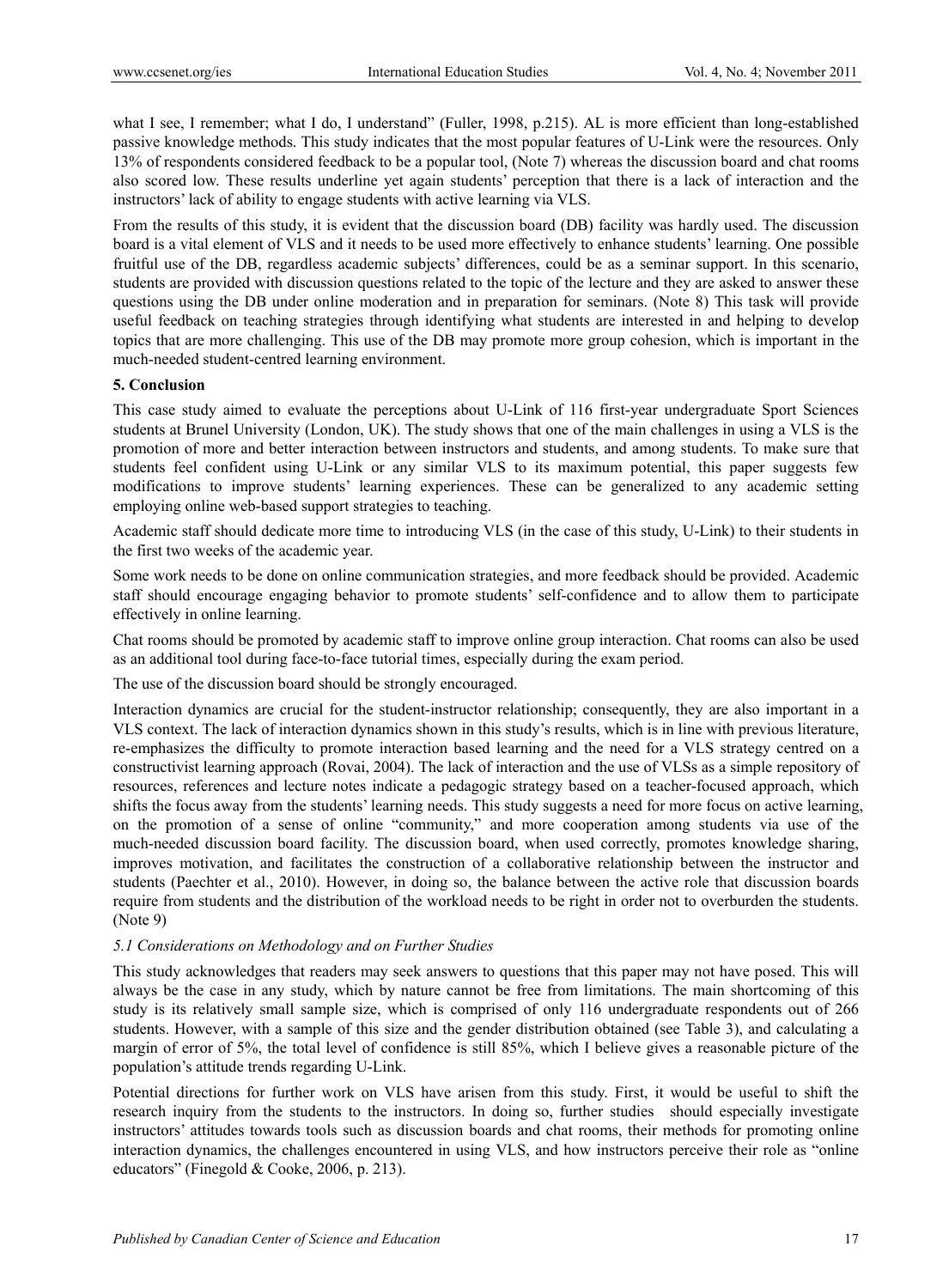#### **References**

Bangert, A. (2004). The seven principles of good practice: A framework for evaluating online teaching. *Internet and Higher Education,* 7(3), 217-232. http://dx.doi.org/10.1016/j.iheduc.2004.06.003

Bennett, G. (2002). Web-based instruction in Sport Management. *Sport Management Review,* 5, 45-68. http://dx.doi.org/10.1016/S1441-3523(02)70061-2

Bielaczyc, K. (2001). Design social infrastructure: The challenge of building computer supported learning communities. In A. E. P. Dillenbourg & K. Hakkarainen (Ed.), *European perspectives on computer-supported collaborative learning: Proceedings of the 1st european conference on computer supported learning (pp. 106-114).* Maastricht: Maastricht University.

Biggs, J. (1999). *Teaching for quality learning at university*. Edinburgh: Society for Research into Higher Education.

Charbonneau, J. (July, 2004). 'Weblectures: Enhancing the WebCt Experience for Distance Students', Third Pan ` Commonwealth Forum on Open Learning, Dunedin, New Zealand.

Chickering, A., & Gamson, Z. (1987). Seven principles for good practice in undergraduate education. *American Association for Higher Education Bulletin,* 39(7), 3-7

Clarke, M. A. (2006). Reflective practice: A foundation for action research and effective teaching. In A. Warne (Ed.), *Action research in English language teaching in the UAE* (pp.19). Abu Dhabi: HCT Press.

Concannon, F., Flynn, A., & Campbell, M. (2005). What campus-based students think about the quality and benefits of e-learning. *British Journal of Educational Technology,* 36, 501-512. http://dx.doi.org/10.1111/j.1467-8535.2005.00482.x

Curtin, J. (2002). WebCT and online tutorials: New possibilities for student interaction. *Australian Journal of Educational Technology,* 18(1), 110-126

Edirisingha, P. (2004). Discussing to learn—how undergraduates integrate online discussion forums in their learning activities. *ALT-C 2004: 11Th International Conference Research Proceedings,* Hull. 11-123

Ellis, A. (2001). Student-centred collaborative learning via face-to-face and asynchronous online communication: What's the difference? *Meeting at the Crossroads. Proceedings of the Annual Conference of the Australasian Society for Computers in Learning in Tertiary Education,* Melbourne, Australia.

Finegold, A., & Cooke, L. Exploring the attitudes, experiences and dynamics of interaction in online groups. *Internet and Higher Education,* 9, 201-215. http://dx.doi.org/10.1016/j.iheduc.2006.06.003

Fry, H., Ketteridge, S., & Marshall, S. (2007). *A handbook for teaching and learning in higher education. enhancing academic practice*. London: Routledge.

Fuller, T. (1998). Using computer assignments to promote active learning in the undergraduate social problems course. *Teaching Sociology,* 26, 215-221. http://dx.doi.org/10.2307/1318835

Gabriel, M. (2004). Learning together: Exploring group interactions online. *Journal of Distance Education,* 19(1), 54-72

Garrison, D., & Vaughan, N. (2008). *Blended learning in higher education-framework, principles and guidelines*. CA: Jossey-Bass-A Wiley Imprint.

Gilham, B. (2000). *Case study research methods*. London: Continuum.

Hammoud, L., Love, S., Baldwin, L., & Chen, S. (2008). Evaluating WebCT use in relation to Students'Attitude and performance. *International Journal of Information and Communication Technology Education,* 4(2), 26-43. http://dx.doi.org/10.4018/jicte.2008040103

Hara, N., & Kling, R. (2000). *Students' distress with a web-based distance education course: An ethnographic study of participants' experiences.* [Online] Available: http://slis.indiana.edu/CSI/WP/wp00-01B.html (February 2, 2010)

Hill, J. (2002). Overcoming obstacles and creating connections: Community building in web-based learning environments. *Journal of Computing in Higher Education,* 14(1), 67-86. http://dx.doi.org/10.1007/BF02940951

Johnson, R., Homik, S., & Salas, E. (2008). An empirical examination of factors contributing to the creation of successful e-learning environments. *International Journal of Human-Computer Studies,* 66, 356-369. http://dx.doi.org/10.1016/j.ijhcs.2007.11.003

Ke, F., & Hoadley, C. (2009). Evaluating online learning communities. *Education Tech Research Dev,* 57, 487-510. http://dx.doi.org/10.1007/s11423-009-9120-2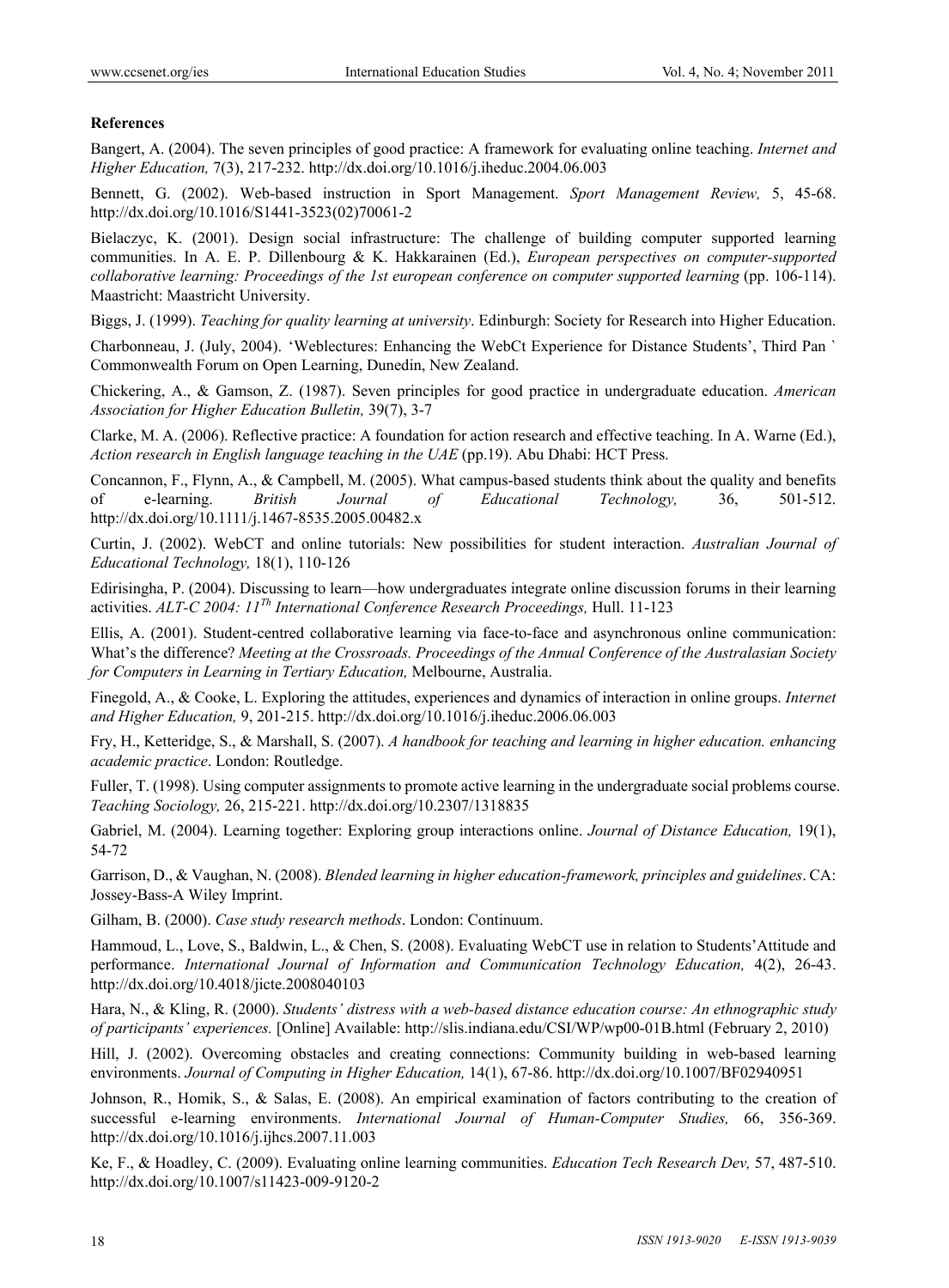Knipe, D., & Lee, M. (2002). The quality of teaching and learning via videoconferencing. *British Journal of Educational Technology,* 33(3), 301-311. http://dx.doi.org/10.1111/1467-8535.00265

Madden-Hallett, Helen. (2007). *Is WebCT a better choice for on-campus marketing students? The experience of undergraduate student users in Victoria, Australia* In: Technology, Colleges and Community Worldwide Online Conference. University of Hawaii, 62-69

Masters, K., & Oberprieler, G. (2004). Encouraging equitable online participation through curriculum articulation. *Computers and Education,* 42(4), 319-332. http://dx.doi.org/10.1016/j.compedu.2003.09.001

Motiwalla, L., & Tello, S. (2001). Distance learning on the internet: An exploratory study. *The Internet and Higher Education,* 2(1), 253-264

Oliver, R. G. (2003). *Exploring benchmarks and standards for assuring quality online teaching and learning in higher education.* Proceedings of Open and Distance Learning Association of Australia Biennial Forum. [Online] Available:

http://ro.ecu.edu.au/cgi/viewcontent.cgi?article=4278&context=ecuworks&sei-redir=1#search=%22Oliver%2C%20 R.%20%282003%29.%20Exploring%20benchmarks%20standards%20assuring%20quality%20online.teaching%20l earning%20higher%20education.%22 (March 1, 2010)

Paechter, M., Maier, B., & Macher, D. (2010). Students' expectations of and experiences in e-learning: Their relation to learning achievements and course satisfaction. *Computers & Education,* 54, 222-229. http://dx.doi.org/10.1016/j.compedu.2009.08.005

Phipps, R., & Merisotis, J. (1999). *What's the difference? A review of contemporary research on the effectiveness of distance learning in higher education*. Washington: Institute of Higher Education Policy.

Robertson, J., Grant, M., & Jackson, L. (2005). Is online instruction perceived as effective as campus instruction by graduate students in education? *Internet and Higher Education,* 8, 73-86. http://dx.doi.org/10.1016/j.iheduc.2004.12.004

Rovai, A. P. (2004). A constructivist approach to online college learning. *Internet and Higher Education,* 7, 79-93. http://dx.doi.org/10.1016/j.iheduc.2003.10.002

Tennent, B., & Hyland, P. (2004). The WebCT discussion list and how it is perceived. *Turkish Online Journal of Distance Education,* 5(3), 1-10

Wong, L., & Tatnall, A. (2009). The need to balance the blend: Online versus face-to-face teaching in an introductory accounting subject. *Issues in Informing Science and Information Technology,* 6. [Online] Available: http://iisit.org/Vol6/IISITv6p309-322Wong611.pdf (June 1, 2010)

#### **Notes**

Note 1. Tinto (2003) mentions the five following crucial conditions: expectations, support, feedback, involvement and relevant learning. Cf. http://staffs.ac.uk/access-studies/docs/Amster-paperVT(1).pdf

Note 2. Founded in 1966, Brunel University has 2600 staff and circa 15000 students. Cf. http://timesonline.co.uk/tol/life\_and\_style/education/good\_university\_guide/article2166330.ece

Note 3. Cf. Charbonneau, (2004).

Note 4. Adapted from Hammoud, L. et al. (2008).

Note 5. This strategy was successfully used by Bennett (2002).

Note 6. Cf. http://statistics.gov.uk/cci/nugget.asp?ID=8

Note 7. This is also reflected in the comments elicited by the open ended questions-see table 7 'what does not work'.

Note 8. Strategy used by the School of English Studies at the University of Nottingham (UK) http://www.nottingham.ac.uk/pesl/themes/elearninguse/usingdis501/

Note 9. Cf. Curtin (2002).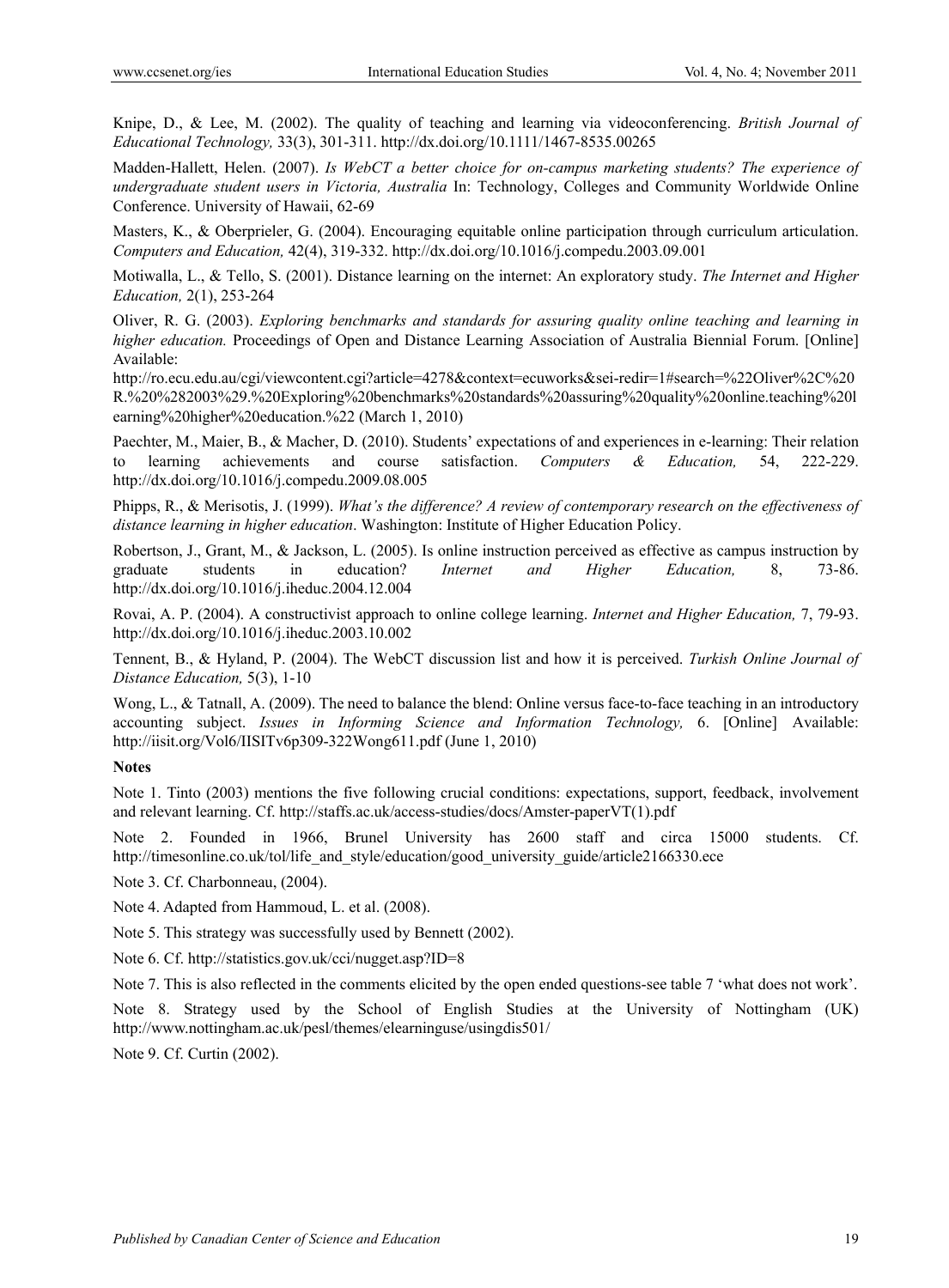# Table 1. Students' Age

| Age       | Percentage |
|-----------|------------|
| $18-20$   | 93         |
| $21 - 30$ |            |

## Table 2. Students' Gender

| Gender | Percentage |  |  |  |
|--------|------------|--|--|--|
| Male   | 55         |  |  |  |
| Female |            |  |  |  |

# Table 3. VLS and Internet Experience Level

| Level of Experience | Percentage |
|---------------------|------------|
| None                |            |
| Some                | ۲q         |

# Table 4. Internet Access Locations

| Home $\%$ | Library % | University % | Other % |
|-----------|-----------|--------------|---------|
|           |           |              |         |

# Table 5. U-Link Attitude Questionnaire Results

| Please tick one box for each statement below                                                                                      | Strongly | Agree         | <b>Not</b> | Disagree      | Strongly   |
|-----------------------------------------------------------------------------------------------------------------------------------|----------|---------------|------------|---------------|------------|
|                                                                                                                                   | agree %  | $\frac{0}{0}$ | sure $\%$  | $\frac{0}{0}$ | disagree % |
| U-Link is a useful source of information                                                                                          | 43       | 52            | 2          |               | $\theta$   |
| U-Link is the first place I look for information for my module                                                                    | 56       | 36            | 5          | 3             | $\Omega$   |
| The importance of U-Link is well-advertised by the University<br>and academic staff                                               | 24       | 54            | 12         | 10            | $\Omega$   |
| Finding information on U-Link is time-consuming                                                                                   | 10       | 28            | 20         | 41            | $\Omega$   |
| I find U-Link easy to use                                                                                                         | 52       | 31            | 10         | 5             | 2          |
| U-Link helps me to obtain good grades                                                                                             | 12       | 46            | 35         | 7             | $\Omega$   |
| U-Link needs a lot of improvement                                                                                                 | 6        | 23            | 36         | 35            | $\Omega$   |
| U-Link allows me to cover the module content in more detail                                                                       | 10       | 55            | 19         | 16            | $\Omega$   |
| U-Link enables me to interact more effectively with my module<br>leader                                                           | 4        | 22            | 34         | 32            | 7          |
| U-Link enables me to interact more directly with other students                                                                   | 3        | 22            | 32         | 37            | 6          |
| Compared to modules that do not use U-Link, I am able to<br>participate more regularly and actively in modules using<br>$U$ -Link | 12       | 36            | 44         | 8             | $\Omega$   |